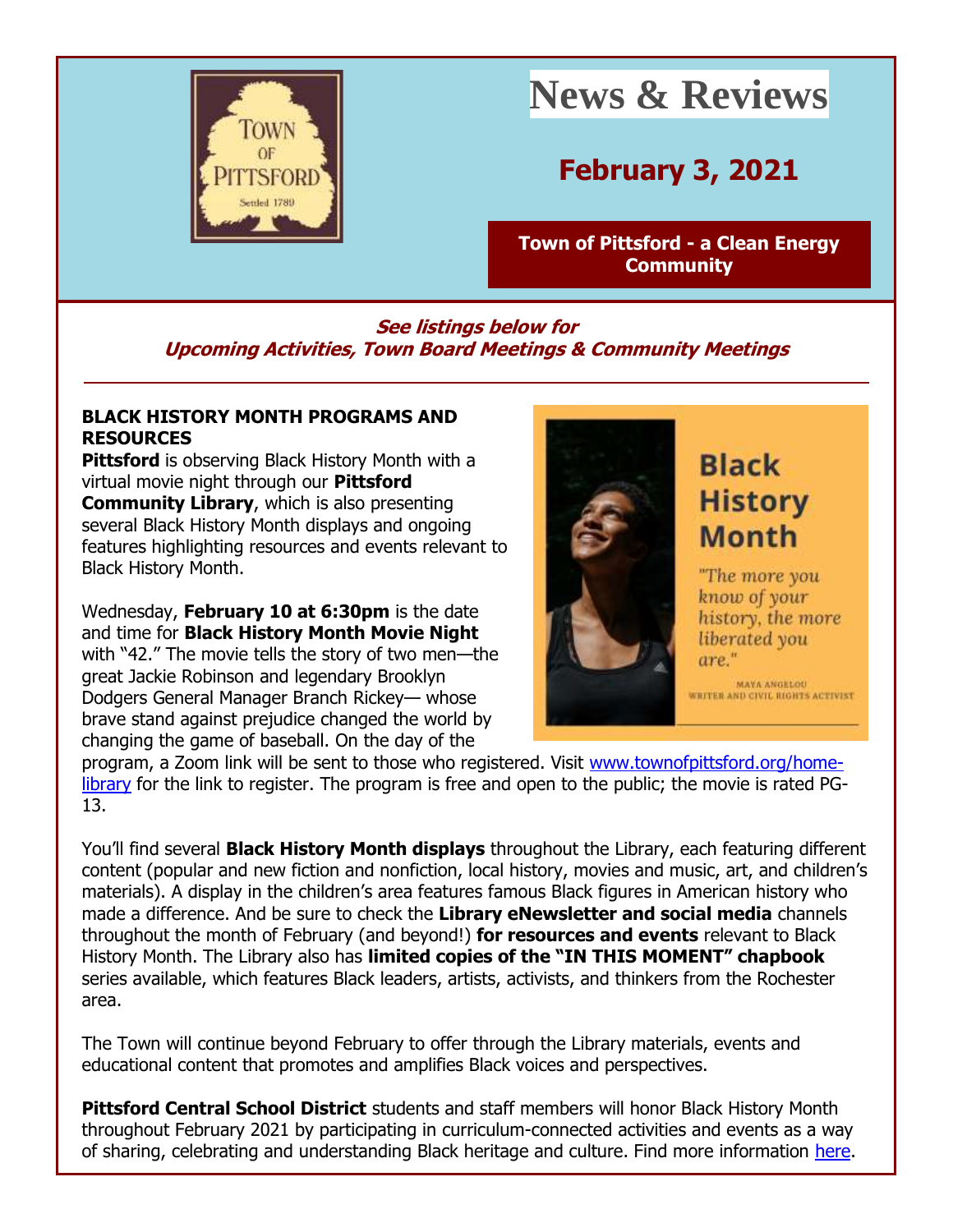**Black History Month** grew from a single week in February celebrating Black history as envisioned in 1926 by **distinguished American black author and historian Dr. Carter G. Woodson**, known as the "father of Black history." Dr. Woodson's message was that Black Americans should be proud of their heritage and that other Americans should also understand this heritage. In 1976 President Ford declared the entire month of February to honor Black history. He encouraged citizens to "seize the opportunity to honor the too often neglected accomplishments of Black Americans in every area of endeavor throughout our history."

Dr. Woodson founded of the **Association for the Study of African American Life and History** (ASALH) in 1915. ASALH's mission is to promote, research, preserve, interpret and disseminate knowledge about information about Black life, history and culture to the global community. **ASALH is presenting a 2021 Black History Month Virtual Festival, which includes several free virtual events throughout the month.** Find more information at [https://asalh.org/festival/.](http://r20.rs6.net/tn.jsp?f=001HOCjVa93jxRJYQK1hMLnbkFhOHzMZvXzwcTIztmNL9VfxQeX1hX6J6JjcfPxGeoNqjyqrss6c4vkdORMMUrshv_P_RaH4CiKa1oo7jrzDbsjnlSYSaaji6wQ2QCyPcjyU6GRrYYa7ajP60D_bGqeNw==&c=6Fr--cTMcikgPHx4lnAKqC8Fz8P8y4bRL1aA3FVeAv4T4B-ND5D13w==&ch=eGuSL1RILDTm87OtlrIWTC12tJYuAIwdBV8vQXCYGLfUZyC-irnybA==)

#### **Message from Supervisor Bill Smith:**

#### **KEEPING SENIORS SAFE AND CONNECTED**

In one way or another, the pandemic has isolated each of us. This can be especially true for our seniors. Checking on an older neighbor, especially one who lives alone, or can't get out, or has health problems, is more important now than ever. Your gesture, large or small, can help keep our seniors safe and connected. Call, or stop by for a "window visit." If you can, offer to shovel a walk or driveway, or have your kids build a snowman outside their window. Small acts of kindness can make a big difference.

If you know of a senior or someone with special health needs who might need some help, please let them know about the following resources, or help them to connect:

Our **Pittsford Recreation Department** continues to offer a variety of programs for seniors. In particular, our staff conducts regular check-ins with seniors who sign up for our programs and services. Contact them at 248-6235.

The Town offers two convenient **pickup lunch programs** for seniors at our Spiegel Community Center. A **"Grab and Go" meal** is offered on Wednesdays and Fridays. Once a month we offer a **Home-Cooked Curbside Lunch** by Chef Julie. Call our Senior Programs office at 248-6235 for more information and to reserve a meal.

Current programs for seniors include an **online Balance Class** held the first three Mondays of each month and **Pittsford Highlands Chorus rehearsals** (all are welcome to participate) every Monday via Zoom. Right now we're planning for some in-person health and fitness programs for seniors at the Community Center as well. Visit our Seniors webpage at [www.townofpittsford.org/home-senior,](http://r20.rs6.net/tn.jsp?f=001HOCjVa93jxRJYQK1hMLnbkFhOHzMZvXzwcTIztmNL9VfxQeX1hX6J6JjcfPxGeoNtrTxxDqRjp8RzqybuHdPICRNgYPkthG7RKNw__qUddMEej0ELgMkEpHcp0SeE1y9Rdjux3wD0VIiABLjyS9wALwgKoPQBoWRswPpnbesV-g=&c=6Fr--cTMcikgPHx4lnAKqC8Fz8P8y4bRL1aA3FVeAv4T4B-ND5D13w==&ch=eGuSL1RILDTm87OtlrIWTC12tJYuAIwdBV8vQXCYGLfUZyC-irnybA==) check our eNewsletter or call (585) 248-6235 for updated Seniors program information.

**Lifespan** – provides information, guidance, services and advocacy for older adults and caregivers. Call (585) 244-8400. More information at [www.lifespan-roch.org.](http://r20.rs6.net/tn.jsp?f=001HOCjVa93jxRJYQK1hMLnbkFhOHzMZvXzwcTIztmNL9VfxQeX1hX6Jynn-C2390khwbHQ29mGNLsPQ_YAKt-er2RG8w2DUQNsVrXY6M8JmBRVgOJorBgBm819n-5NOQIQ4WODyDtNCEMMTfRIGeyc2g==&c=6Fr--cTMcikgPHx4lnAKqC8Fz8P8y4bRL1aA3FVeAv4T4B-ND5D13w==&ch=eGuSL1RILDTm87OtlrIWTC12tJYuAIwdBV8vQXCYGLfUZyC-irnybA==)

**NY Connects** – provides information about long term services and supports, such as home care, transportation and meals. Learn more at [www.nyconnects.ny.gov/aboutus](http://r20.rs6.net/tn.jsp?f=001HOCjVa93jxRJYQK1hMLnbkFhOHzMZvXzwcTIztmNL9VfxQeX1hX6Jynn-C2390khj33CXnqQc9Ptk8BXIx1jUOR0XduqQN_2_zWVQcPT7AcAxCgK2yYmKovUKB9kADNHDdpmNInPqJPYGikV-ChEDzSX0ivTIZbB&c=6Fr--cTMcikgPHx4lnAKqC8Fz8P8y4bRL1aA3FVeAv4T4B-ND5D13w==&ch=eGuSL1RILDTm87OtlrIWTC12tJYuAIwdBV8vQXCYGLfUZyC-irnybA==) or call (585) 325-2800.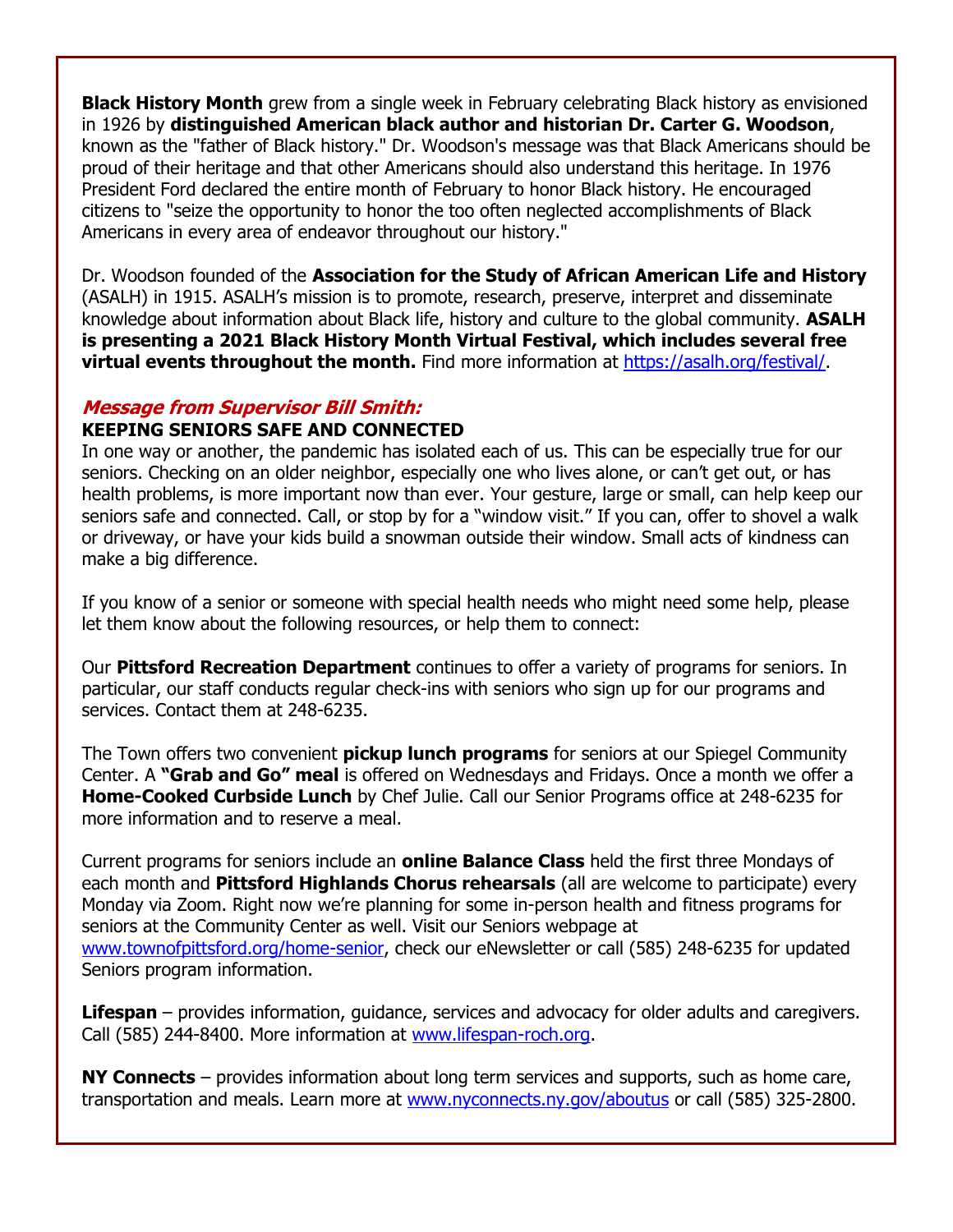**211** – a comprehensive source for local social services information. Local experts make finding help easier through teams of compassionate, highly trained specialists available 24 hours a day, seven days a week who help those in need access the best local resources and services to address any need. Dial 211.

**ElderSource** – comprehensive source for information, advice, advocacy and support for seniors. Contact Care Manager Lisa Wholley at (585) 325-2800.

**Monroe County Office for the Aging** – support, services, information and volunteer opportunities for seniors. To learn more call (585) 753-6280 or visit online [www.monroecounty.gov/aging.](http://r20.rs6.net/tn.jsp?f=001HOCjVa93jxRJYQK1hMLnbkFhOHzMZvXzwcTIztmNL9VfxQeX1hX6J6JjcfPxGeoNsDlcGlBqdD1NCf2GYUtl88TvrgdxWpNc8gEzjFQ6f1qufOkYy68Yxei6-SfJuS5gHAeI3_S9EnStn_jIV-VkRGoGwlYWxzQG&c=6Fr--cTMcikgPHx4lnAKqC8Fz8P8y4bRL1aA3FVeAv4T4B-ND5D13w==&ch=eGuSL1RILDTm87OtlrIWTC12tJYuAIwdBV8vQXCYGLfUZyC-irnybA==)

**Pittsford Food Cupboard** – offering delivery service in February and March to seniors in the 14534 zip code area. Call (585) 264-9860 or find information at [www.pittsfordfoodcupboard.net.](http://r20.rs6.net/tn.jsp?f=001HOCjVa93jxRJYQK1hMLnbkFhOHzMZvXzwcTIztmNL9VfxQeX1hX6J-Ep-xBAZgrsKq8HEfsbvJOR-MGJak98xCad87AE1UfGrKQduBLzzdJoEQpN-EwQMIAZTOZ_VMNNTMtW1GMqN4r0u-tXUTfvYWb7c9kSA_fc&c=6Fr--cTMcikgPHx4lnAKqC8Fz8P8y4bRL1aA3FVeAv4T4B-ND5D13w==&ch=eGuSL1RILDTm87OtlrIWTC12tJYuAIwdBV8vQXCYGLfUZyC-irnybA==)

**Meals on Wheels** – offers home delivered nutritious meals to seniors. Call (585) 787-8397 or visit [www.urmc.rochester.edu/home-care/meals-on-wheels.aspx.](http://r20.rs6.net/tn.jsp?f=001HOCjVa93jxRJYQK1hMLnbkFhOHzMZvXzwcTIztmNL9VfxQeX1hX6J6JjcfPxGeoNhdyhmczL3IDjD_73P2BAOCndeQ7UdPIXSMU2LnE5HAJxtdyntZmlfYsoJc7aGVBlHMku1fEJqPakExQqDI7xIwbd2g9nUIQyAiT-4i9LoZ9hVOehb7JYRbPH3P2O5zNG&c=6Fr--cTMcikgPHx4lnAKqC8Fz8P8y4bRL1aA3FVeAv4T4B-ND5D13w==&ch=eGuSL1RILDTm87OtlrIWTC12tJYuAIwdBV8vQXCYGLfUZyC-irnybA==)

**AARP** – advocates for employment security, health care and retirement planning for seniors, as well as other programs. More information at aarp.org or 1-888-687-2277.

Pittsford's a caring community, full of people who care for others and are willing to help. Working together, we can ease the burden of the pandemic for us all.

To all – stay safe. Be well. Wear your mask.

Bill Smith, Pittsford Town Supervisor

### **PITTSFORD ROTARY FOOD DRIVE THIS SATURDAY, 2/6**

#### **Donations will go to Pittsford Food Cupboard & Children Awaiting Parents Dinner in a Bag program**

The [Rotary Club of Pittsford,](http://r20.rs6.net/tn.jsp?f=001HOCjVa93jxRJYQK1hMLnbkFhOHzMZvXzwcTIztmNL9VfxQeX1hX6J4dKlUyaZNbd76UGo4pZUv-Zdkgk1ZksyYsY8hb18oLABAC7YXyE23nxK0pSzBcEkAQXgnF4jV40YJoY0Q0bIRdhfmqw5esLjO3fGWLKV516&c=6Fr--cTMcikgPHx4lnAKqC8Fz8P8y4bRL1aA3FVeAv4T4B-ND5D13w==&ch=eGuSL1RILDTm87OtlrIWTC12tJYuAIwdBV8vQXCYGLfUZyC-irnybA==) in collaboration with the Town of Pittsford, will conduct a [drive](http://r20.rs6.net/tn.jsp?f=001HOCjVa93jxRJYQK1hMLnbkFhOHzMZvXzwcTIztmNL9VfxQeX1hX6J0NDGYElcJOyCBZAeH4u_KNrncazFpAaaUMymTPw0AerQbhEjl0yNc91dhr4jCxW_tuLZbXobe05ncWO0o7sEeBCunWod6VNx_FYlwtbs0ArfmttPULSucdxpVfMyatY1klFZFmpCMwqSV_HAPNQbri7AgdR1xrX9c97zKt6rCWR&c=6Fr--cTMcikgPHx4lnAKqC8Fz8P8y4bRL1aA3FVeAv4T4B-ND5D13w==&ch=eGuSL1RILDTm87OtlrIWTC12tJYuAIwdBV8vQXCYGLfUZyC-irnybA==)[through canned and packaged food drive](http://r20.rs6.net/tn.jsp?f=001HOCjVa93jxRJYQK1hMLnbkFhOHzMZvXzwcTIztmNL9VfxQeX1hX6J0NDGYElcJOyCBZAeH4u_KNrncazFpAaaUMymTPw0AerQbhEjl0yNc91dhr4jCxW_tuLZbXobe05ncWO0o7sEeBCunWod6VNx_FYlwtbs0ArfmttPULSucdxpVfMyatY1klFZFmpCMwqSV_HAPNQbri7AgdR1xrX9c97zKt6rCWR&c=6Fr--cTMcikgPHx4lnAKqC8Fz8P8y4bRL1aA3FVeAv4T4B-ND5D13w==&ch=eGuSL1RILDTm87OtlrIWTC12tJYuAIwdBV8vQXCYGLfUZyC-irnybA==) to benefit the [Pittsford Food Cupboard](http://r20.rs6.net/tn.jsp?f=001HOCjVa93jxRJYQK1hMLnbkFhOHzMZvXzwcTIztmNL9VfxQeX1hX6J-Ep-xBAZgrsKq8HEfsbvJOR-MGJak98xCad87AE1UfGrKQduBLzzdJoEQpN-EwQMIAZTOZ_VMNNTMtW1GMqN4r0u-tXUTfvYWb7c9kSA_fc&c=6Fr--cTMcikgPHx4lnAKqC8Fz8P8y4bRL1aA3FVeAv4T4B-ND5D13w==&ch=eGuSL1RILDTm87OtlrIWTC12tJYuAIwdBV8vQXCYGLfUZyC-irnybA==) and [Children](http://r20.rs6.net/tn.jsp?f=001HOCjVa93jxRJYQK1hMLnbkFhOHzMZvXzwcTIztmNL9VfxQeX1hX6J0NDGYElcJOyubjMTVr26JRjs2myoiPnlD6IDOkhhWL-nmk3l2d7gT6uChUUJwQA7oVNlDD8VABwa2DY9_uYbeBrXUGRUWXzWsPdQ2fVLE3l&c=6Fr--cTMcikgPHx4lnAKqC8Fz8P8y4bRL1aA3FVeAv4T4B-ND5D13w==&ch=eGuSL1RILDTm87OtlrIWTC12tJYuAIwdBV8vQXCYGLfUZyC-irnybA==)  [Awaiting Parents](http://r20.rs6.net/tn.jsp?f=001HOCjVa93jxRJYQK1hMLnbkFhOHzMZvXzwcTIztmNL9VfxQeX1hX6J0NDGYElcJOyubjMTVr26JRjs2myoiPnlD6IDOkhhWL-nmk3l2d7gT6uChUUJwQA7oVNlDD8VABwa2DY9_uYbeBrXUGRUWXzWsPdQ2fVLE3l&c=6Fr--cTMcikgPHx4lnAKqC8Fz8P8y4bRL1aA3FVeAv4T4B-ND5D13w==&ch=eGuSL1RILDTm87OtlrIWTC12tJYuAIwdBV8vQXCYGLfUZyC-irnybA==) (CAP) this Saturday, February 6 from 9:00am to noon at Spiegel Pittsford Community Center. **Donations for CAP will stock their food closet; they are in need of pasta, sauce and canned fruits or vegetables for their "Dinner in a Bag" program.**

Rotarians and Town staff will be collecting canned and other packaged foods, snow or shine. Click this link for a [list of current Food Cupboard needs.](http://r20.rs6.net/tn.jsp?f=001HOCjVa93jxRJYQK1hMLnbkFhOHzMZvXzwcTIztmNL9VfxQeX1hX6J_rU0mkIQ1Fix69HLqs6ObCeRyl6FsSvbZPsCcu9iqdPvS3qTew9IwmgTLUzRmVex6X9SwSy24Jd98tXJeeoydR7sVOkIyBViFW0YcnLJhCkMTasaBQ1dg3exAogs1w0eKl7aLmrUPWG&c=6Fr--cTMcikgPHx4lnAKqC8Fz8P8y4bRL1aA3FVeAv4T4B-ND5D13w==&ch=eGuSL1RILDTm87OtlrIWTC12tJYuAIwdBV8vQXCYGLfUZyC-irnybA==)

Volunteers working will be taking COVID-19 precautionary measures, including wearing face coverings and gloves and maintaining safe distances. The Pittsford Food Cupboard is among the many organizations that benefit from Pittsford Rotary's mission of service to our community and beyond. Please help our Rotarians help those in need if you can. The Spiegel Pittsford Community Center is located at 35 Lincoln Avenue in the Village of Pittsford.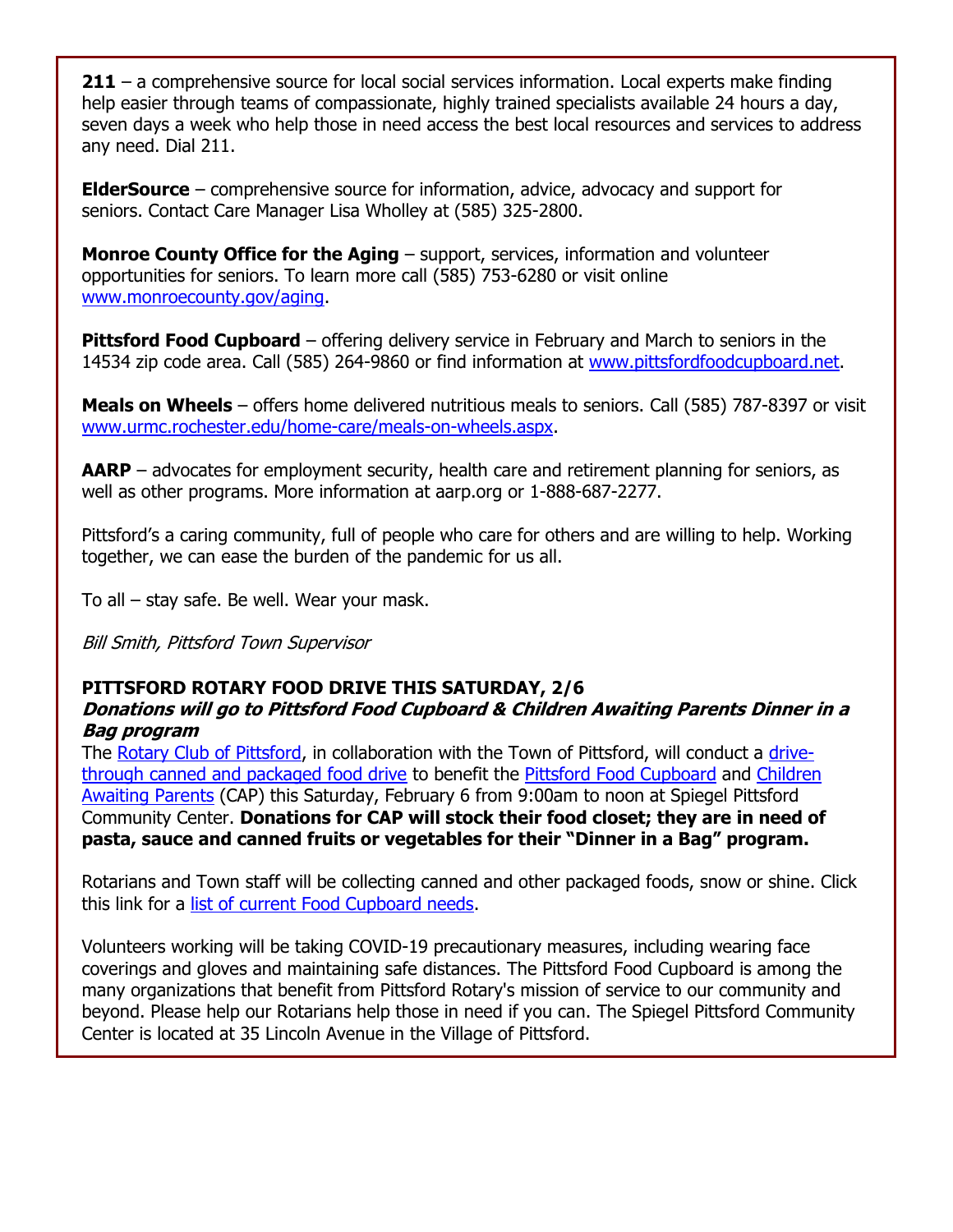

## **FEBRUARY IS AMERICAN HEART MONTH – WEAR RED DAY IS THIS FRIDAY (2/5)!**

American Heart month is dedicated to raising awareness about heart disease. Heart disease is the leading cause of death for men and women in the United States. This **Friday, February 5 is "National Wear Red Day,"** which was first observed in 2004 to bring attention to the fact that heart disease is the number

one killer of women – one in three women die from it each year – and to raise awareness for women's health issues. You can show your support in the fight against heart disease this Friday – wear red, and encourage everyone you know to wear red, raise their voices, know their cardiovascular risk, and take action to live longer, healthier lives!

Heart disease and stroke kill one in three women, yet 80 percent of cardiac events can be prevented with education and lifestyle changes. To save lives and raise awareness of this serious issue, the American Heart Association launched Go Red For Women – held the first Friday each February – and the red dress has become the iconic symbol of the battle against heart disease and stroke in women. For more information visit: [www.GoRedForWomen.org.](http://r20.rs6.net/tn.jsp?f=001HOCjVa93jxRJYQK1hMLnbkFhOHzMZvXzwcTIztmNL9VfxQeX1hX6J0FIHmUNqd5Iee5X2eJYfjkzSVp9QbuK35Jp9JNvIKDvJLq1K_mV1UP7E-58rzt8rcUG5DU1OzzBZ7DS08R8QfkZf8kb1SDLKQ==&c=6Fr--cTMcikgPHx4lnAKqC8Fz8P8y4bRL1aA3FVeAv4T4B-ND5D13w==&ch=eGuSL1RILDTm87OtlrIWTC12tJYuAIwdBV8vQXCYGLfUZyC-irnybA==)

# **TIPS FOR PREVENTING HEART DISEASE**

### **Choose a Healthy Eating Plan**

The foods you eat can decrease your risk of heart disease and stroke. Choose foods low in saturated fat, trans fat, and sodium. As part of a healthy diet, eat plenty of fruits and vegetables, fiber-rich whole grains, fish, nuts, legumes, and seeds, and try eating some meals without meat. Select low or fat-free dairy products and skinless poultry. Limit sugar sweetened beverages and red meat. If you choose to eat meat, select the leanest cuts available.

# **Make Exercise a Daily Habit**

Getting some regular, daily exercise can reduce your risk of heart disease. Physical activity can help you control your weight and reduce your chance of developing other conditions that may put a stain on your heart, such as high blood pressure, high cholesterol, and diabetes.

# **Manage Stress**

Some people cope with stress in unhealthy ways such as overeating, drinking, or smoking. Find alternative ways to manage stress such as using humor as a coping method, taking time for hobbies, talking about your problems with family, friends, or a counseling professional, and participating in regular physical activities, relaxation exercises, or meditation.

# **Get Regular Health Screening**

High blood pressure and high cholesterol can damage your heart and blood vessels. But without testing for them, you probably would not know whether you had these conditions. It is important to test your blood pressure and cholesterol, and test for diabetes to see whether you need to take action. Regular testing is highly recommended if you have a family history of heart disease.

**Don't Smoke or Expose Yourself to Second Hand Smoke**

This year, be informed, be healthy and Go Red For Women!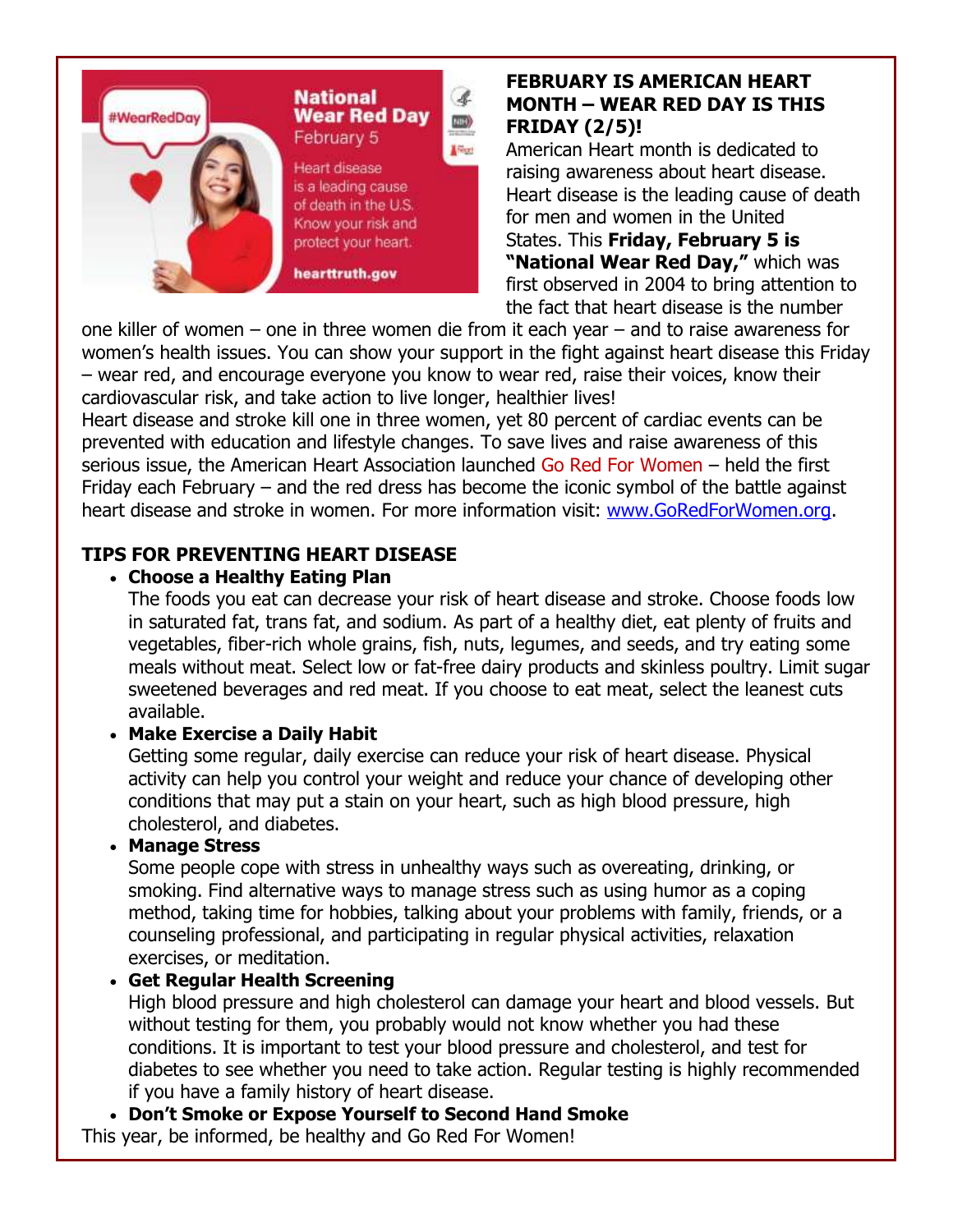# **A SNOW COVERED CAR CAN BE DANGEROUS TO YOU AND OTHERS – PLEASE CLEAN PROPERLY BEFORE YOU DRIVE**

On a cold morning after a heavy snowfall or as you get ready to head home after a snowy day, it may be tempting to skip cleaning off your vehicle before you get on the road. However this can be quite dangerous to you and to others, and at a minimum could cause you to be ticketed by the police.



As it blows off, snow left on the roof of your vehicle can cause a blinding affect to those behind you on the road. Rooftop snow that has thawed and frozen presents risks as well. When you accelerate, the resulting ice and snow can slide off and cause damage or unsafe driving conditions to a vehicle behind you or, as you brake to slow down or stop, frozen snow can slide down your windshield and completely block your view. You could be ticketed for any damage your actions cause to another vehicle or, worse yet, for causing an accident. You may also be ticketed if snow is obstructing your headlights, taillights or license plate or obstructing the view out of your vehicle windows.

To keep the road safe for yourself and others this winter, please be sure to clear the snow off your vehicle properly before you drive.



## **A REMINDER – STAY SAFE: WEAR A MASK, KEEP YOUR DISTANCE, WASH YOUR HANDS!**

The cold weather means less opportunity for outdoor activities and services, bringing more people indoors. It's therefore more important than ever to take the simple steps to keep yourself, and others, safe. Town Supervisor Bill Smith, School Superintendent

Mike Pero, School Board President Amy Thomas and Village Mayor Bob Corby remind you to wear a mask when you are among others outside of your immediate family, maintain a safe physical distance and wash your hands frequently – especially after being out in public. See their [COVID-19](http://r20.rs6.net/tn.jsp?f=001HOCjVa93jxRJYQK1hMLnbkFhOHzMZvXzwcTIztmNL9VfxQeX1hX6J2ZSrh2C6k1rWJ-6La2ed2QFhh1Ng6WUkaldPZlMkrpdKKprzLOlVXx4YKcA9KOmaSooZcvRsIylLJUyCOPv5fdDGCKTLWwCDQ==&c=6Fr--cTMcikgPHx4lnAKqC8Fz8P8y4bRL1aA3FVeAv4T4B-ND5D13w==&ch=eGuSL1RILDTm87OtlrIWTC12tJYuAIwdBV8vQXCYGLfUZyC-irnybA==)  [safety video message here.](http://r20.rs6.net/tn.jsp?f=001HOCjVa93jxRJYQK1hMLnbkFhOHzMZvXzwcTIztmNL9VfxQeX1hX6J2ZSrh2C6k1rWJ-6La2ed2QFhh1Ng6WUkaldPZlMkrpdKKprzLOlVXx4YKcA9KOmaSooZcvRsIylLJUyCOPv5fdDGCKTLWwCDQ==&c=6Fr--cTMcikgPHx4lnAKqC8Fz8P8y4bRL1aA3FVeAv4T4B-ND5D13w==&ch=eGuSL1RILDTm87OtlrIWTC12tJYuAIwdBV8vQXCYGLfUZyC-irnybA==)

The health of our community – our people, our businesses, our services and amenities – affects us all and is our shared responsibility. We're all in this together. Please stay well, be safe and show your Pittsford Pride – wear your mask!

# **FOOD CUPBOARD DELIVERY TO SENIORS IN 14534 ZIP CODE Sign up in advance, next delivery date is 2/12**

The Pittsford Food Cupboard is offering delivery of groceries and supplies to senior citizens age 65 or older that reside in the Pittsford (14534) Zip Code area. There are no income requirements to participate. Seniors interested in receiving home delivery must sign up for the program in person at the Pittsford Food Cupboard offices. The Food Cupboard will offer fresh produce, wholesome breads, frozen meat and dairy items in addition to non-perishable canned goods. Deliveries will be available on the second and fourth Friday of each month, through March, between 11:00am and 2:00pm. For more information, call (585) 264-9860 and ask for Claire or visit [www.pittsfordfoodcupboard.net.](http://r20.rs6.net/tn.jsp?f=001HOCjVa93jxRJYQK1hMLnbkFhOHzMZvXzwcTIztmNL9VfxQeX1hX6J-Ep-xBAZgrsKq8HEfsbvJOR-MGJak98xCad87AE1UfGrKQduBLzzdJoEQpN-EwQMIAZTOZ_VMNNTMtW1GMqN4r0u-tXUTfvYWb7c9kSA_fc&c=6Fr--cTMcikgPHx4lnAKqC8Fz8P8y4bRL1aA3FVeAv4T4B-ND5D13w==&ch=eGuSL1RILDTm87OtlrIWTC12tJYuAIwdBV8vQXCYGLfUZyC-irnybA==)

The Pittsford Food Cupboard, located at 3800 Monroe Avenue, Suite 26, is open Tuesdays and Fridays from 9:30am – 1:30pm and the first and third Saturday of each month from 9:30 – 11:30am.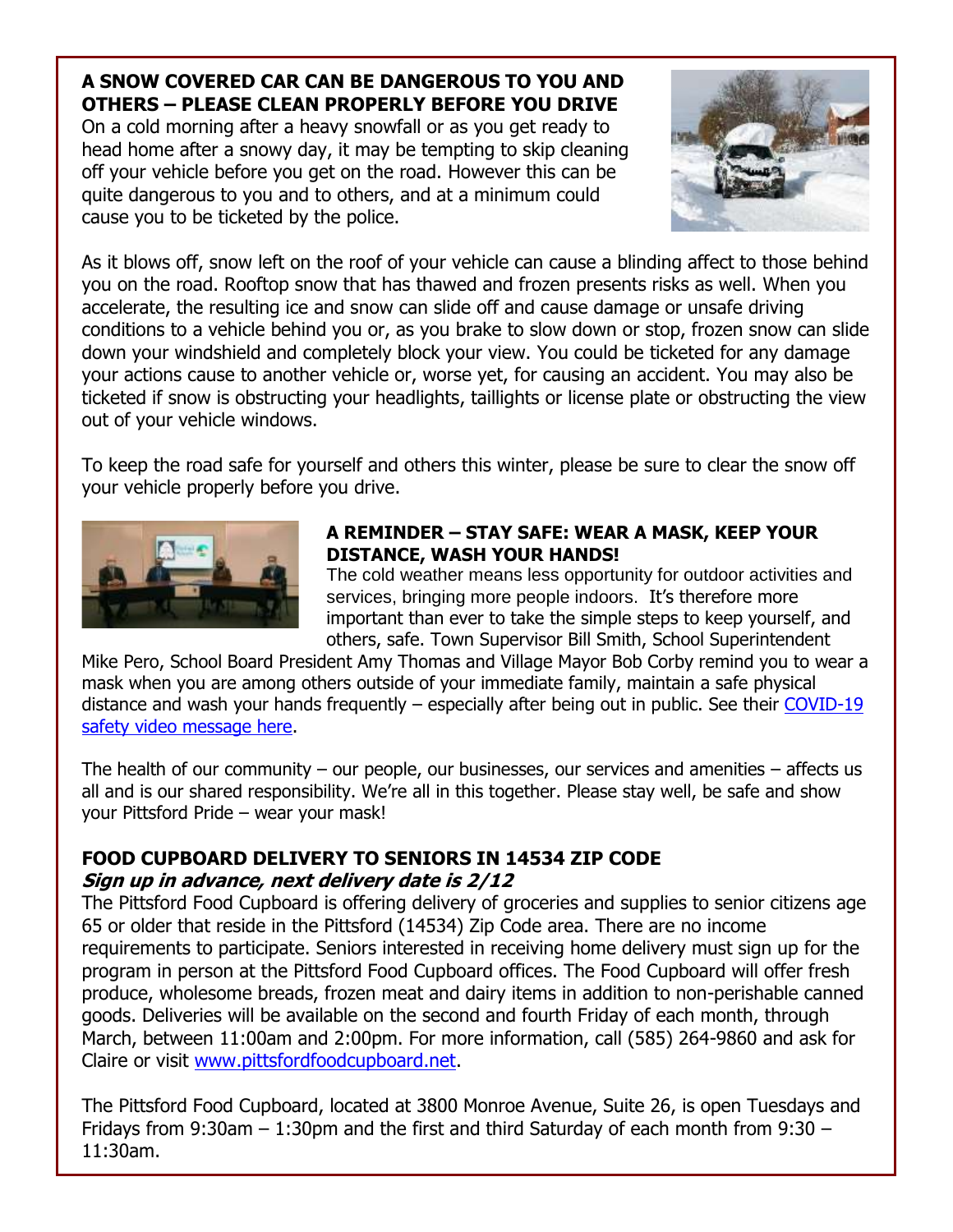#### **REMINDERS**

#### **TOWN AND COUNTY 2021 PROPERTY TAX PAYMENTS DUE BY 2/10**

The interest-free Town and County 2021 property tax payment deadline is February 10; first installments or full payments of your Town and County property taxes are due at this time. Please be sure to read all of the instructions and information written on the back of your bill carefully. Payments will be accepted only by mail or mail slot at Pittsford Town Hall (11 South Main Street); mail slots are located at the back door or to the right of the front door. Payment stub (see page 2 of bill) must accompany payment. Please include a phone number on your check, if possible.

First installment payments and full payments also can be made at Canandaigua National Bank (18 State Street, Pittsford), through Wednesday, February 10 only. Payments can be made online via the Town's website, (which links to the Monroe County website) by February 10 using Visa or MasterCard only; please note there is a 2.75% service charge for online payments. [Click here to pay online.](http://r20.rs6.net/tn.jsp?f=001HOCjVa93jxRJYQK1hMLnbkFhOHzMZvXzwcTIztmNL9VfxQeX1hX6J2bB9i5dTpYZ6NYbbFzIUcma1926MDW2yM6zQge1kqBbVGtdC_vRDE3wHI1-eaXk1z8l84O6mTxGgptRf5UdJhUqYPCP7kVWry-oco79OvY6fpnMpsbKWx6EikcCMMzZdw==&c=6Fr--cTMcikgPHx4lnAKqC8Fz8P8y4bRL1aA3FVeAv4T4B-ND5D13w==&ch=eGuSL1RILDTm87OtlrIWTC12tJYuAIwdBV8vQXCYGLfUZyC-irnybA==)

It is also **strongly** advised that you do NOT pay by electronic check, as these payments do not receive a U.S. postmark and may arrive late.

**Please also note:** If you are paying your tax bill with an online bill pay (electronic banking) system through your bank, please be aware that your bank still generates and mails a paper check to the Town and it may take as long as two weeks or more to reach the Town offices. This type of mail does not receive a USPS postmark. Therefore, the Town can only consider your payment received on the date it is physically received in our office.

### **THEMED HALLWAY BOOK SALES UNDERWAY AT THE LIBRARY New theme begins each Thursday – Collectibles & Adult/Juvenile begins tomorrow, Cooking and Romance next week**

The Friends of the Pittsford Library features a bookshelf of rotating book categories during its ongoing hallway sale. This bookshelf will be stocked each Thursday and feature a different theme each week. Collectible books also will be offered occasionally. Stop by and peruse – you may find just what you're looking for and your purchase will support the Pittsford Community Library's programs and services!

The Pittsford Community Library is located 24 State Street. Please note face coverings and appropriate physical distancing are required in the Library. For current Library hours, visit the Library web page at [www.townofpittsford.org/home-library.](http://r20.rs6.net/tn.jsp?f=001HOCjVa93jxRJYQK1hMLnbkFhOHzMZvXzwcTIztmNL9VfxQeX1hX6J1UZDBIPtKWNMnfkEbxTEVs_n4mgJSlMdtljym1IOedXOH3Hn68Q91iIIT_jTloIi8-E0qm-PRuBZ1goXl4rJDNsgAlHgt97VJfOqOE6auSi8TQtquEUP-k=&c=6Fr--cTMcikgPHx4lnAKqC8Fz8P8y4bRL1aA3FVeAv4T4B-ND5D13w==&ch=eGuSL1RILDTm87OtlrIWTC12tJYuAIwdBV8vQXCYGLfUZyC-irnybA==)

### **SEASONAL PARKING RESTRICTIONS IN EFFECT THROUGH APRIL 1, 2021**

In order to facilitate snow removal, Town of Pittsford seasonal parking restrictions are currently in effect through April 1, 2021. Parking of any vehicle on public roads - including state highways and on the shoulder of all roads - is prohibited each year from November 15 through April 1 in all areas within the Town and outside of the Village. During this time, please don't park on or along public roads outside of the Village. Please note violators may be ticketed or towed.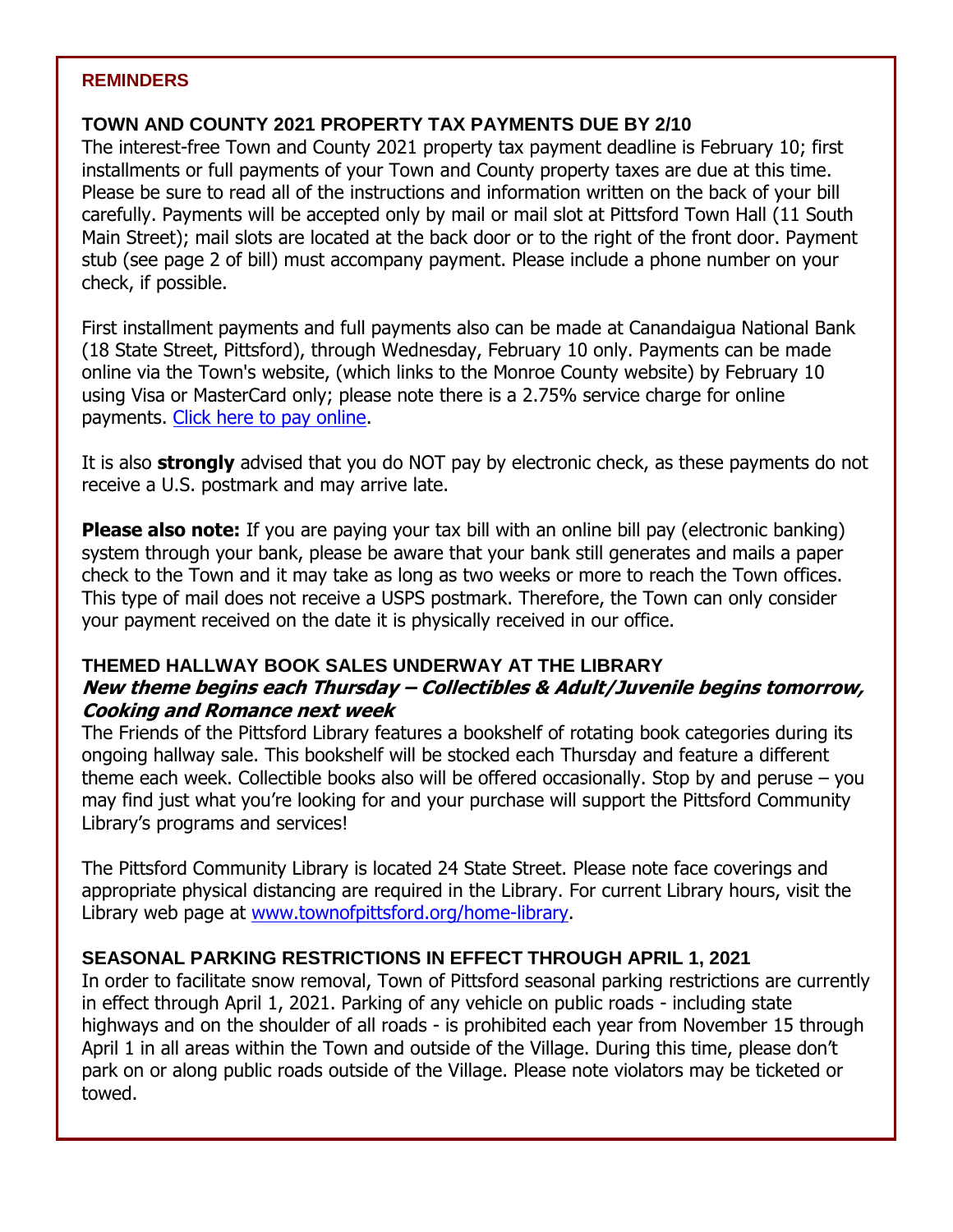When the snow flies, we need roadsides clear of vehicles so our plows can get through. This is especially true in neighborhoods, where the streets are narrower. Vehicles parked along the roadside can hinder plows accessing your neighborhood. Please help us keep our streets safe and accessible!

### **ASL INTERPRETER ALWAYS AVAILABLE AT TOWN BOARD MEETINGS**

The Town of Pittsford has an American Sign Language interpreter available at every Pittsford Town Board meeting, to interpret for those who need this service. Those who can't attend a Town Board meeting in person but are planning to watch the meeting's live stream can confirm their need for the interpreter by emailing [comments@townofpittsford.org.](mailto:comments@townofpittsford.org?subject=ASL%20interperter%20request%20for%20Town%20Board%20meeting) Requests can be made in advance or can be emailed through the first ten minutes of the meeting. An on-demand Town Board meeting video with closed captioning will be available within 48 hours of the meeting; visit [www.townofpittsford.org/home-channel12](http://r20.rs6.net/tn.jsp?f=001HOCjVa93jxRJYQK1hMLnbkFhOHzMZvXzwcTIztmNL9VfxQeX1hX6Jzsavssh_LsEULa_WrkJLzhw_iFLE_q3BHR2XtyTKzM53xDI68HnqTfJnn4YlpagKd_E-FCJ_XfdQWOvnEWRP98LJbq_yzMviinvDAp-GWXM4abqFmUB548=&c=6Fr--cTMcikgPHx4lnAKqC8Fz8P8y4bRL1aA3FVeAv4T4B-ND5D13w==&ch=eGuSL1RILDTm87OtlrIWTC12tJYuAIwdBV8vQXCYGLfUZyC-irnybA==) and use the On-Demand links to view previously recorded meetings.

# **UPCOMING COMMUNITY ACTIVITIES IN PITTSFORD**

- [Pittsford Rotary Food Drive,](http://r20.rs6.net/tn.jsp?f=001HOCjVa93jxRJYQK1hMLnbkFhOHzMZvXzwcTIztmNL9VfxQeX1hX6J0NDGYElcJOyCBZAeH4u_KNrncazFpAaaUMymTPw0AerQbhEjl0yNc91dhr4jCxW_tuLZbXobe05ncWO0o7sEeBCunWod6VNx_FYlwtbs0ArfmttPULSucdxpVfMyatY1klFZFmpCMwqSV_HAPNQbri7AgdR1xrX9c97zKt6rCWR&c=6Fr--cTMcikgPHx4lnAKqC8Fz8P8y4bRL1aA3FVeAv4T4B-ND5D13w==&ch=eGuSL1RILDTm87OtlrIWTC12tJYuAIwdBV8vQXCYGLfUZyC-irnybA==) Saturday, 2/6, 9:00am 12noon, Spiegel Pittsford Community Center, 35 Lincoln Avenue; canned and other packaged goods needed for Children Awaiting Parents (pasta, sauce, canned fruits & vegetables) and Pittsford Food Cupboard (see [list of Food Cupboard needs here\)](http://r20.rs6.net/tn.jsp?f=001HOCjVa93jxRJYQK1hMLnbkFhOHzMZvXzwcTIztmNL9VfxQeX1hX6J_rU0mkIQ1Fix69HLqs6ObCeRyl6FsSvbZPsCcu9iqdPvS3qTew9IwmgTLUzRmVex6X9SwSy24Jd98tXJeeoydR7sVOkIyBViFW0YcnLJhCkMTasaBQ1dg3exAogs1w0eKl7aLmrUPWG&c=6Fr--cTMcikgPHx4lnAKqC8Fz8P8y4bRL1aA3FVeAv4T4B-ND5D13w==&ch=eGuSL1RILDTm87OtlrIWTC12tJYuAIwdBV8vQXCYGLfUZyC-irnybA==)
- **Supervisor Saturday with Bill Smith** join the conversation with Town Supervisor Bill Smith at this casual open house, topics of discussion based upon attendee interest; Saturday, 2/13, 9:00 - 10:00am, Fisher Meeting Room (first floor), Pittsford Community Library, 24 State Street. Please note participants will be expected to wear a face covering and follow appropriate health and physical distancing guidelines.

### **TOWN OF PITTSFORD BOARD MEETINGS**

 **Planning Board**, Monday, 2/8, 7:00pm, ONLINE ACCESS via Zoom video conferencing; information for accessing and viewing the meeting can be found on page 2 of the meeting agenda; the meeting agenda is posted at least two days prior to the meeting on the Town website here: [www.townofpittsford.org/home-minutes](http://r20.rs6.net/tn.jsp?f=001HOCjVa93jxRJYQK1hMLnbkFhOHzMZvXzwcTIztmNL9VfxQeX1hX6J4dKlUyaZNbdzRty3N1cvjYliOsg8aNAkCa6PL6N4hJphTTtZRWWUqJdDNu3WTx7ETLTvfduzBC2nleLNRShnG6l6SxSZHYP5clbYDj4lMnf9lzxl76sF-U=&c=6Fr--cTMcikgPHx4lnAKqC8Fz8P8y4bRL1aA3FVeAv4T4B-ND5D13w==&ch=eGuSL1RILDTm87OtlrIWTC12tJYuAIwdBV8vQXCYGLfUZyC-irnybA==)

# **COMMUNITY MEETINGS CALENDAR**

- [Village Board Budget Meeting,](http://r20.rs6.net/tn.jsp?f=001HOCjVa93jxRJYQK1hMLnbkFhOHzMZvXzwcTIztmNL9VfxQeX1hX6J6JjcfPxGeoNoZGyRj5voiLII4U4NBxySNIpEFCn6S6FGBBjI-lfPas6UpKz9LWpxKYBuf4jJ9AzHp6mr45e6w-0nRjULvxKu5vIqDtFqyfSppuVZUcweDS8b-h-1q-_v0aD6ogTU_vOHV9QKwzdIUd-_WlNA-ynBE9FwEZLYZqbum9hGE_FwUzSxVGaxRFIIy5T1bRx2Eqp0rK-fYWBfHd4lfYZYOzxoZNRj2Zhl7c5&c=6Fr--cTMcikgPHx4lnAKqC8Fz8P8y4bRL1aA3FVeAv4T4B-ND5D13w==&ch=eGuSL1RILDTm87OtlrIWTC12tJYuAIwdBV8vQXCYGLfUZyC-irnybA==) Wednesday, 2/3, 4:00pm, virtual meeting through videoconferencing; more information and participation registration details will be listed on the Village website [here](http://r20.rs6.net/tn.jsp?f=001HOCjVa93jxRJYQK1hMLnbkFhOHzMZvXzwcTIztmNL9VfxQeX1hX6J6JjcfPxGeoNoZGyRj5voiLII4U4NBxySNIpEFCn6S6FGBBjI-lfPas6UpKz9LWpxKYBuf4jJ9AzHp6mr45e6w-0nRjULvxKu5vIqDtFqyfSppuVZUcweDS8b-h-1q-_v0aD6ogTU_vOHV9QKwzdIUd-_WlNA-ynBE9FwEZLYZqbum9hGE_FwUzSxVGaxRFIIy5T1bRx2Eqp0rK-fYWBfHd4lfYZYOzxoZNRj2Zhl7c5&c=6Fr--cTMcikgPHx4lnAKqC8Fz8P8y4bRL1aA3FVeAv4T4B-ND5D13w==&ch=eGuSL1RILDTm87OtlrIWTC12tJYuAIwdBV8vQXCYGLfUZyC-irnybA==) as the meeting date approaches
- [Board of Education Budget Work Session](http://r20.rs6.net/tn.jsp?f=001HOCjVa93jxRJYQK1hMLnbkFhOHzMZvXzwcTIztmNL9VfxQeX1hX6J5BHFpwGt6brfkd-ImApwDtYSfUfN0ZwAWP5IL523uEJB9r32O_69-F5P_V9lU_LlhDdeub6Al8j4TR1DLuVx_QHnzE-6uLzm27Pw1vxlykAIjqHjoVZsaPWHvcb46IDoHBwlfNFwc_sEdLNo4x3WB-sFTYrHtmo1-Rczopj3VjsA5v5h5-FlJkloJ-H3EOMU0kxJceZye7lztiKfdYu_uQ=&c=6Fr--cTMcikgPHx4lnAKqC8Fz8P8y4bRL1aA3FVeAv4T4B-ND5D13w==&ch=eGuSL1RILDTm87OtlrIWTC12tJYuAIwdBV8vQXCYGLfUZyC-irnybA==) (6:00pm) and meeting (7:00pm), Monday, 2/8, Barker Road Middle School McCluski Board Room, 75 Barker Road
- [Village Board of Trustees](http://r20.rs6.net/tn.jsp?f=001HOCjVa93jxRJYQK1hMLnbkFhOHzMZvXzwcTIztmNL9VfxQeX1hX6J6JjcfPxGeoNQRTFiAommI9ZwbMQlhoJu0QLYuKq_WS-sv3EnGP2UiyMDvwQKkHbvRsiALvL0DyW1z7bYsoZJMlgDh6wwMAoHeJtjtW5CwpEe1sVVsMjNRku0vG_MPYl8Jg8_rmwWpT0lWpIz6osVlJ_Y1stsioKV-pwZipKtxpxHXOH6xHOXNxBb2SAddn_yqa58zgBlm7VNbZEKVMSb2ndmgPC3C-vDehjfIdaq8yH&c=6Fr--cTMcikgPHx4lnAKqC8Fz8P8y4bRL1aA3FVeAv4T4B-ND5D13w==&ch=eGuSL1RILDTm87OtlrIWTC12tJYuAIwdBV8vQXCYGLfUZyC-irnybA==) meeting, Tuesday, 2/9, 6:30pm, virtual meeting through videoconferencing; more information and participation registration details will be listed on the Village website [here](http://r20.rs6.net/tn.jsp?f=001HOCjVa93jxRJYQK1hMLnbkFhOHzMZvXzwcTIztmNL9VfxQeX1hX6J6JjcfPxGeoNQRTFiAommI9ZwbMQlhoJu0QLYuKq_WS-sv3EnGP2UiyMDvwQKkHbvRsiALvL0DyW1z7bYsoZJMlgDh6wwMAoHeJtjtW5CwpEe1sVVsMjNRku0vG_MPYl8Jg8_rmwWpT0lWpIz6osVlJ_Y1stsioKV-pwZipKtxpxHXOH6xHOXNxBb2SAddn_yqa58zgBlm7VNbZEKVMSb2ndmgPC3C-vDehjfIdaq8yH&c=6Fr--cTMcikgPHx4lnAKqC8Fz8P8y4bRL1aA3FVeAv4T4B-ND5D13w==&ch=eGuSL1RILDTm87OtlrIWTC12tJYuAIwdBV8vQXCYGLfUZyC-irnybA==) as the meeting date approaches
- **Supervisor Saturday with Bill Smith** join the conversation with Town Supervisor Bill Smith at this casual open house, topics of discussion based upon attendee interest; Saturday, 2/13, 9:00 - 10:00am, Fisher Meeting Room (first floor), Pittsford Community Library, 24 State Street. Please note participants will be expected to wear a face covering and follow appropriate health and physical distancing guidelines.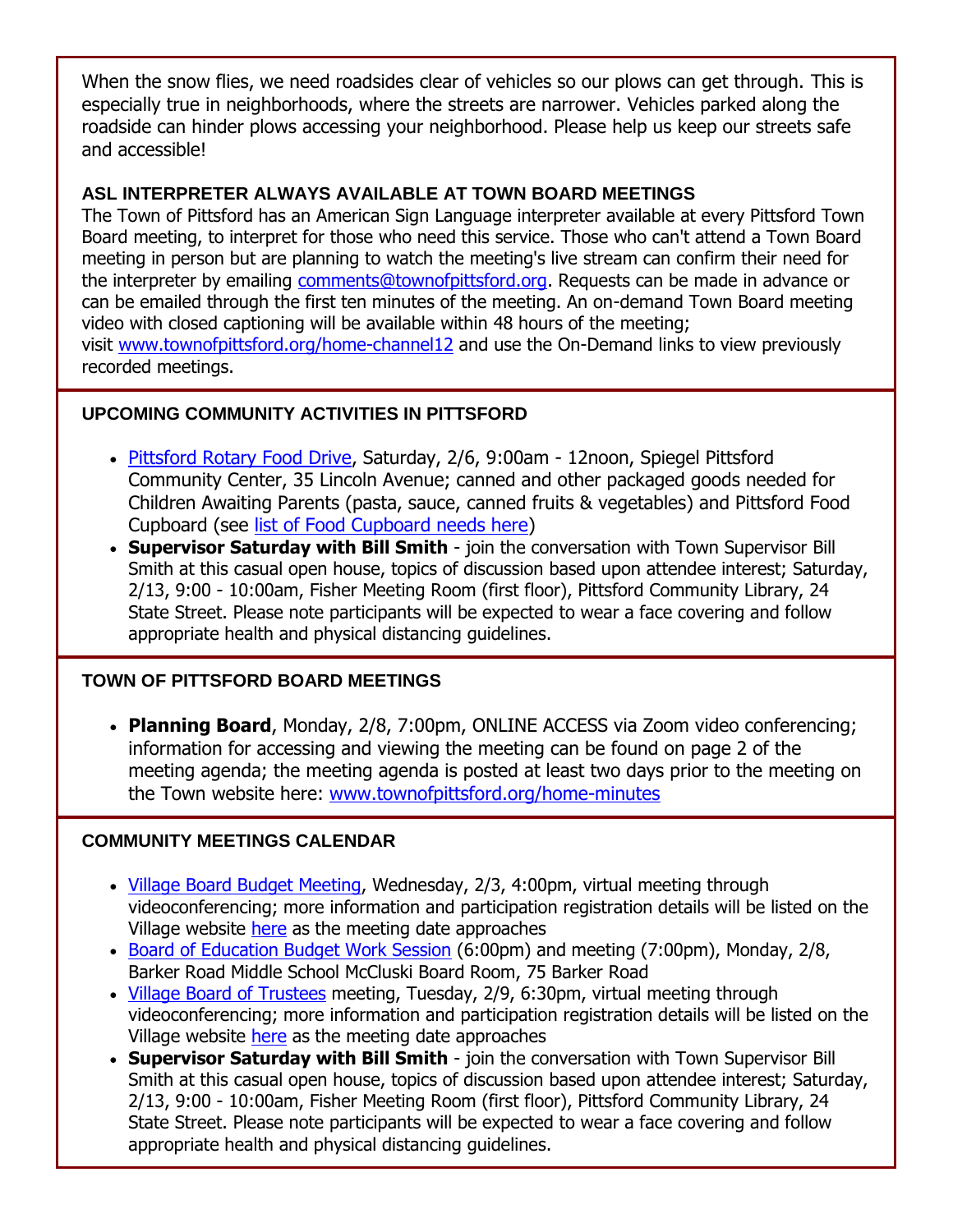- [American Legion Rayson-Miller Post 899](http://r20.rs6.net/tn.jsp?f=001HOCjVa93jxRJYQK1hMLnbkFhOHzMZvXzwcTIztmNL9VfxQeX1hX6J-Ep-xBAZgrsfaH-_dCGh-ahe6SG4aOpqHsy9RJx84uuws-cfrA41X_cH3qniIcbospYcRGuDBUIKG5_LkjOg_SLtsoBvPHAhiAmoPxh0jhQ&c=6Fr--cTMcikgPHx4lnAKqC8Fz8P8y4bRL1aA3FVeAv4T4B-ND5D13w==&ch=eGuSL1RILDTm87OtlrIWTC12tJYuAIwdBV8vQXCYGLfUZyC-irnybA==) TUESDAY MORNING BREAKFAST MEETINGS CANCELED UNTIL FURTHER NOTICE due to COVID-19 coronavirus social distancing requirements. Eligible veterans welcome to join the Post; for [membership information](http://r20.rs6.net/tn.jsp?f=001HOCjVa93jxRJYQK1hMLnbkFhOHzMZvXzwcTIztmNL9VfxQeX1hX6J-Ep-xBAZgrsgxyuftHoOGuMsBW4t7sYZ33rb1oNgAwgZOHFy4DC34QZHHDEbpKyvPdhKMuhP44gedkOdP1oPG9ln8vL_0iTHg1Kh1HpXJdarmuWYXAd7XdeMfQYzF2FomN-YFqxUkI4&c=6Fr--cTMcikgPHx4lnAKqC8Fz8P8y4bRL1aA3FVeAv4T4B-ND5D13w==&ch=eGuSL1RILDTm87OtlrIWTC12tJYuAIwdBV8vQXCYGLfUZyC-irnybA==) visit the [Rayson-Miller Post website](http://r20.rs6.net/tn.jsp?f=001HOCjVa93jxRJYQK1hMLnbkFhOHzMZvXzwcTIztmNL9VfxQeX1hX6J_k63YCh8d1ZA18wb_rCGFBsZ_YAreEqIuFzyadeWkgNpBe4U1-ICI4s8o3RWz0rm-vmVKl332fmZGMqATM9JmsNXHxiXX9tpIG4M2uAjiVF21qqkkivm4NGfRNZbpT3iHwgyykiVv0ZijyZ6NKAuc6Cq8mVuoF6sr0LFPpqGhsyUiDE_FfwxF8OSnNgpdomYuXKvX5uc8cC&c=6Fr--cTMcikgPHx4lnAKqC8Fz8P8y4bRL1aA3FVeAv4T4B-ND5D13w==&ch=eGuSL1RILDTm87OtlrIWTC12tJYuAIwdBV8vQXCYGLfUZyC-irnybA==)
- [Pittsford Rotary Club,](http://r20.rs6.net/tn.jsp?f=001HOCjVa93jxRJYQK1hMLnbkFhOHzMZvXzwcTIztmNL9VfxQeX1hX6J4dKlUyaZNbd76UGo4pZUv-Zdkgk1ZksyYsY8hb18oLABAC7YXyE23nxK0pSzBcEkAQXgnF4jV40YJoY0Q0bIRdhfmqw5esLjO3fGWLKV516&c=6Fr--cTMcikgPHx4lnAKqC8Fz8P8y4bRL1aA3FVeAv4T4B-ND5D13w==&ch=eGuSL1RILDTm87OtlrIWTC12tJYuAIwdBV8vQXCYGLfUZyC-irnybA==) WEEKLY IN-PERSON MEETINGS CANCELED UNTIL FURTHER NOTICE due to COVID-19 coronavirus social distancing requirements; check the Pittsford Rotary Facebook page for virtual meeting information.
- [Pittsford Art Group](http://r20.rs6.net/tn.jsp?f=001HOCjVa93jxRJYQK1hMLnbkFhOHzMZvXzwcTIztmNL9VfxQeX1hX6J3cIp8069rUJc1-8IJw849vCj7gltvK_UNbyxIxWkhpMMnXVaWoPryzbHHJny5cnypVS9D_ApsETNxQMwxmn3TQVnqVQusPxaaJs1kbICrCVsVQ2kol8b1Y=&c=6Fr--cTMcikgPHx4lnAKqC8Fz8P8y4bRL1aA3FVeAv4T4B-ND5D13w==&ch=eGuSL1RILDTm87OtlrIWTC12tJYuAIwdBV8vQXCYGLfUZyC-irnybA==) is conducting monthly meetings for members via Zoom and typically displays artwork at the Pittsford Town Hall, Village Hall, The Friendly Home, Star Physical Therapy and the First Presbyterian Church of Pittsford. For further information or to become a member, please visit [www.pittsfordartgroup.com](http://r20.rs6.net/tn.jsp?f=001HOCjVa93jxRJYQK1hMLnbkFhOHzMZvXzwcTIztmNL9VfxQeX1hX6JxtmrZQEPV1i4NxIldk_0Wh8S81BjpEsR35f0YxFL_lwepNs484rV4_LMPmeCBugamOI77ZTSH6o2MttKFxtPeyPQxBaVQ5aSwuuGCAb-ACZ&c=6Fr--cTMcikgPHx4lnAKqC8Fz8P8y4bRL1aA3FVeAv4T4B-ND5D13w==&ch=eGuSL1RILDTm87OtlrIWTC12tJYuAIwdBV8vQXCYGLfUZyC-irnybA==) or contact PAG president [Margie Mitchell](mailto:mhsmitchell@gmail.com?subject=Pittsford%20Art%20Group%20Meetings%20and%20Membership)

# **Town Facility Access**

**Spiegel Pittsford Community Center** - building is open 8:00am - 5:00pm Monday through Friday and open during program hours evenings and weekends. Senior "Grab N Go" meals will continue every Wednesday and Friday; pickup is at the bus loop behind the Community Center. Registration for low-risk activities and virtual programs begins in advance of each session. See Program Info & Registration link at [www.townofpittsford.org/home-recreation.](http://r20.rs6.net/tn.jsp?f=001HOCjVa93jxRJYQK1hMLnbkFhOHzMZvXzwcTIztmNL9VfxQeX1hX6JycWsz4hgBGL03imwzaOC-Thn_tFqVNDRpe6qDtMRlcqGm3uyzKjf_auuiym05M4bN4XCtdJsLXy7LWCccZ4gVh58zJJp_HETUWW1tOt6HMCBAqPR7eB2-XU0-mqczYJvg==&c=6Fr--cTMcikgPHx4lnAKqC8Fz8P8y4bRL1aA3FVeAv4T4B-ND5D13w==&ch=eGuSL1RILDTm87OtlrIWTC12tJYuAIwdBV8vQXCYGLfUZyC-irnybA==) Programs will continue to open as we receive further quidance.

**Pittsford Community Library** - the Library is now open for limited hours and services; enter from the parking lot entrance. The Library also has many online resources, programs and activities for all ages to enjoy. For current Library hours, services, resources, and other updates, visit the Library's update page at [www.bit.ly/pclupdates.](http://r20.rs6.net/tn.jsp?f=001HOCjVa93jxRJYQK1hMLnbkFhOHzMZvXzwcTIztmNL9VfxQeX1hX6J7kkL7Div8rDsDVzFhA-1Uzkjgk4pstKoCFtIF3M7-D1c6APe1v8pDzSLe3vrQ343-1PG4-76nB5bH4VnxFy9ts_oHR6QgZNnw==&c=6Fr--cTMcikgPHx4lnAKqC8Fz8P8y4bRL1aA3FVeAv4T4B-ND5D13w==&ch=eGuSL1RILDTm87OtlrIWTC12tJYuAIwdBV8vQXCYGLfUZyC-irnybA==) For virtual children's programming check the Library's Facebook page [www.facebook.com/PittsfordLibrary/.](http://r20.rs6.net/tn.jsp?f=001HOCjVa93jxRJYQK1hMLnbkFhOHzMZvXzwcTIztmNL9VfxQeX1hX6JySXPQcJAQQcweyazwy_ciRx_b00pJ-PPg-osvaniJK9xsEKwV5T2H9EHjEX1pQDYYEAohDQuyvxv95gUp8RYFG__845pazX8hJzW-86T5r32f_7kc3Rm54=&c=6Fr--cTMcikgPHx4lnAKqC8Fz8P8y4bRL1aA3FVeAv4T4B-ND5D13w==&ch=eGuSL1RILDTm87OtlrIWTC12tJYuAIwdBV8vQXCYGLfUZyC-irnybA==) The Book Drop return area is open; please only deposit returned books; for information on book sale donations visit [www.pittsfordlibraryfriends.com.](http://r20.rs6.net/tn.jsp?f=001HOCjVa93jxRJYQK1hMLnbkFhOHzMZvXzwcTIztmNL9VfxQeX1hX6J84wWJRaR75hGxkLudZRxvwiKU937VGYPbeZ0ePolR7ueJ8IyQpwbdJQPui1fzSgTfEKdSDN-B-NnYJqKRh8OptRnSXbRgvCXGyQjqZorBrhxyP_AqyD2AI=&c=6Fr--cTMcikgPHx4lnAKqC8Fz8P8y4bRL1aA3FVeAv4T4B-ND5D13w==&ch=eGuSL1RILDTm87OtlrIWTC12tJYuAIwdBV8vQXCYGLfUZyC-irnybA==) Regular due dates for all materials have resumed; check your receipt or your Library account for exact due dates. Low contact pickup of Library materials is available for Monroe County Library System cardholders.

**Town Hall** is open to residents by appointment only; in-person meetings will be limited and allowed only when absolutely necessary. Calls should be made to the department related to the inquiry. Town Hall remains staffed to handle business online and by mail, phone, email and the "drop slot" to the right of the front door and at the back door of Town Hall.

**Town Clerk:** All services of the Town Clerk are available online, by mail, phone and email. If necessary, an appointment can be arranged. Contact at 248-6210 or Idillon@townofpittsford.org, mail materials to Pittsford Town Clerk's Office, 11 South Main Street, Pittsford NY 14534. Services info at [www.townofpittsford.org/home-clerk.](http://r20.rs6.net/tn.jsp?f=001HOCjVa93jxRJYQK1hMLnbkFhOHzMZvXzwcTIztmNL9VfxQeX1hX6JxcC6SI_2nD_EGaEsFfRqQxfimkzzJ8Z0yiCby7B2yE5ziyeEqxa0TQmQ0E59_5bBAoKjkzfzkq3_nOel39DiS9jpqypf95B-gEFZkImbDLiQUWmsiBX4sE=&c=6Fr--cTMcikgPHx4lnAKqC8Fz8P8y4bRL1aA3FVeAv4T4B-ND5D13w==&ch=eGuSL1RILDTm87OtlrIWTC12tJYuAIwdBV8vQXCYGLfUZyC-irnybA==)

**Town Court:** Pittsford Town Court sessions are being scheduled on a limited basis. Town Court staff are available via phone and email Monday - Friday from 9:00am - 5:00pm; call (585) 248-6238 or email at [pdromgoole@townofpittsford.org.](mailto:pdromgoole@townofpittsford.org) Visitors must follow appropriate health safety and social distancing requirements for Court appearances and Court Office visits.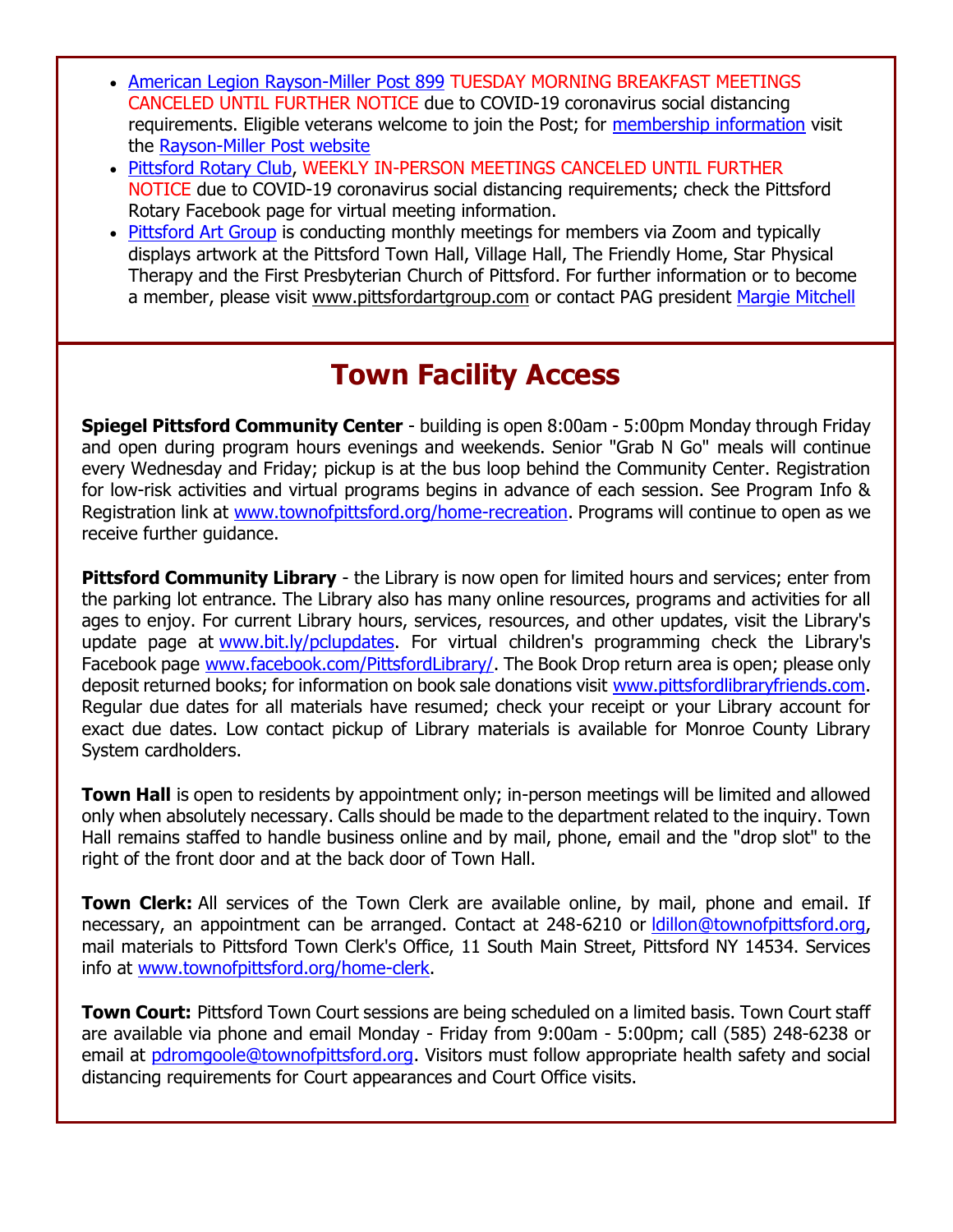**All Town Playgrounds:** residents may use Town playgrounds at their own risk, as it is not possible for the Town to keep equipment appropriately sanitized after every use. Those using Town playgrounds are expected to observe COVID-19 social distancing and hygiene protocols.

**All Town Parks:** Farm View Park and Hopkins Park are closed as of November 2020 and will remain closed through the spring of 2021. All other Town parks remain open; all courts are open, all athletic fields are open to groups of 25 individuals or less, and all trails and walkways are accessible. Those using Town parks are expected to observe COVID-19 social distancing and hygiene protocols.

**Thornell Farm Park:** the park is open and per State requirements, all grass and turf sports fields are open to group activities of 25 individuals or less; the tennis courts, trails, walkways and the playground are open to residents. COVID-19 social distancing and hygiene protocols are required.

**King's Bend Park Lodges:** the lodges are open for reservations; per State and Federal governments all COVID-19 safety guidelines must be followed while at the lodges. Lodge capacities will adhere to New York State COVID-19 guidelines. Please note COVID-19 social distancing and hygiene protocols are required.

**The Mile Post School:** the building is closed to the public until further notice, as the site is being used as a Public Works crew operation center.

**Building Department:** As of May 15, 2020 the Governor has begun the phased reopening of New York State. The Town of Pittsford and the surrounding Finger Lakes region have met the criteria set by the Governor to reopen. Construction is included in Phase 1 of the reopening plan. As construction moves forward, all COVID-19 safety guidelines set by the State and Federal governments must be followed while on the job site. To protect the community and limit the spread of COVID-19, the Town of Pittsford has altered accordingly its inspection and permitting procedures. See the Town of Pittsford COVID-19 Building Inspection Procedures for details; additional information can be found here: New York State Construction Guidelines. For more information contact Town of Pittsford Building Inspector Mark Lenzi at [mlenzi@townofpittsford.org](mailto:mlenzi@townofpittsford.org?subject=COVID-19%20Construciton%20Information) or call the Town Building Department at 585-248-6265.

**Town Public Works** - Highway, Sewer and Parks Departments: All operations continue. Crews in these departments are following hygiene and social distancing protocols in light of the COVID-19 threat.

### **Monroe County Services at Town facilities:**

The County has suspended until further notice Passport Services at Town Hall and Mobile DMV service at Pittsford Town Court. Find updated information for Monroe County DMV here [https://www2.monroecounty.gov/clerk-COVID-19.](http://r20.rs6.net/tn.jsp?f=001HOCjVa93jxRJYQK1hMLnbkFhOHzMZvXzwcTIztmNL9VfxQeX1hX6J5Wtt25_jCGApr-JGB9ecs_FiIxy8KVLgmJIGiwtSMLHOvV6zazO04AOO227GqB-L0i7zhfGU5Kv8QCC17rQ25RJgIPs0cRUyY4Z0paa04ir6dhhKoFdpW0=&c=6Fr--cTMcikgPHx4lnAKqC8Fz8P8y4bRL1aA3FVeAv4T4B-ND5D13w==&ch=eGuSL1RILDTm87OtlrIWTC12tJYuAIwdBV8vQXCYGLfUZyC-irnybA==)

Further information and updates can be found at [www.townofpittsford.org/covid-19info.](http://r20.rs6.net/tn.jsp?f=001HOCjVa93jxRJYQK1hMLnbkFhOHzMZvXzwcTIztmNL9VfxQeX1hX6J3yMTK6jp10L6A3EgBv52aRMQ3K5S5Uhk8aN2tj4VVPaSqtHK2loe7rMe2D_m44umSdpLOrdQxib9HxOxSlRDa3YObtAciD-uObEcbLU6nh97O6wgE26pDk=&c=6Fr--cTMcikgPHx4lnAKqC8Fz8P8y4bRL1aA3FVeAv4T4B-ND5D13w==&ch=eGuSL1RILDTm87OtlrIWTC12tJYuAIwdBV8vQXCYGLfUZyC-irnybA==)

# **COVID-19 Coronavirus Information Links**

Further Town of Pittsford COVID-19 coronavirus information and updates can be found at [www.townofpittsford.org/covid-19info.](http://r20.rs6.net/tn.jsp?f=001HOCjVa93jxRJYQK1hMLnbkFhOHzMZvXzwcTIztmNL9VfxQeX1hX6J3yMTK6jp10L6A3EgBv52aRMQ3K5S5Uhk8aN2tj4VVPaSqtHK2loe7rMe2D_m44umSdpLOrdQxib9HxOxSlRDa3YObtAciD-uObEcbLU6nh97O6wgE26pDk=&c=6Fr--cTMcikgPHx4lnAKqC8Fz8P8y4bRL1aA3FVeAv4T4B-ND5D13w==&ch=eGuSL1RILDTm87OtlrIWTC12tJYuAIwdBV8vQXCYGLfUZyC-irnybA==)

[Pittsford Central School District COVID-19 Coronavirus Updates](http://r20.rs6.net/tn.jsp?f=001HOCjVa93jxRJYQK1hMLnbkFhOHzMZvXzwcTIztmNL9VfxQeX1hX6JySXPQcJAQQc9zZE43s4dNKf3kW8uo-27MW6dbGoYn9aZJdNUBjMkl2I1Kfgo19VplEOZv4enAqkZrwON1F6_za7BLIXtc3-9dGVQL10wMD4OoJRrmhV4Y3XSf4bOND_dw==&c=6Fr--cTMcikgPHx4lnAKqC8Fz8P8y4bRL1aA3FVeAv4T4B-ND5D13w==&ch=eGuSL1RILDTm87OtlrIWTC12tJYuAIwdBV8vQXCYGLfUZyC-irnybA==)